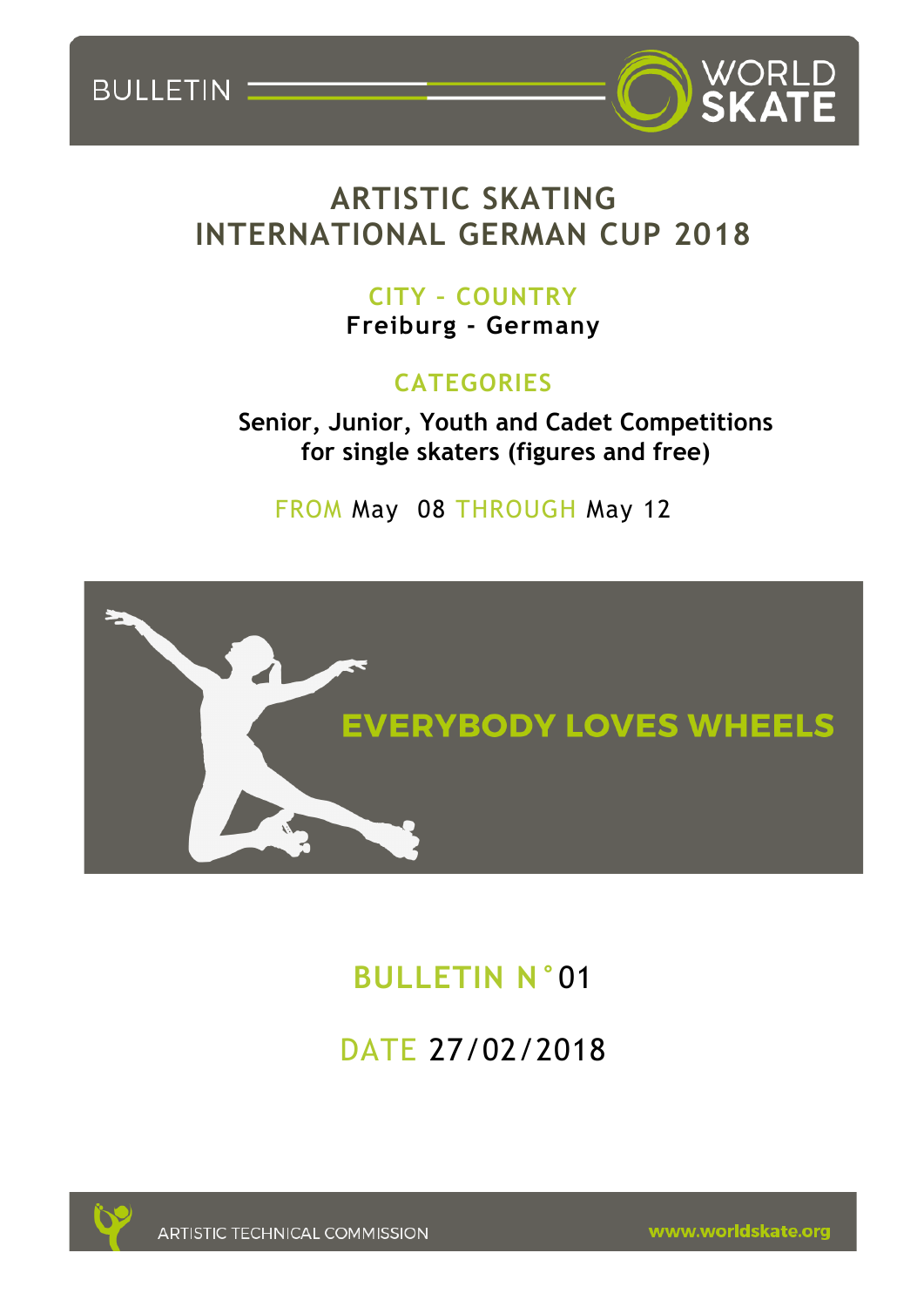### Dear Sirs, We are pleased to announce that Freiburg will host the Artistic Skating International German Cup 2018. Please take note that for all free skating competitions the new RollArt Judging System will be used.

### **ORGANISATION**

| Promoter                  | Deutscher Rollsport- und Inline-Verband e.V. (DRIV)                             |
|---------------------------|---------------------------------------------------------------------------------|
| Organiser                 | Freiburger Turnerschaft von 1844                                                |
| Chairwoman Org. Committee | Cornelia Greb-Bork,<br>Chairwoman of National Artistic Roller Skating Committee |
| Floor                     | 22 m x 42 m (Roller Wear coating)                                               |

### **SCHEDULE (changed since last year)**

| Tuesday, May 8 <sup>th</sup> :   | Training for figures (starting at 1 pm)<br>Competition figures from 4:30 pm                                 |
|----------------------------------|-------------------------------------------------------------------------------------------------------------|
| Wednesday, May 9th:              | <b>Training figures</b><br>Training free skating<br>Competition figures<br><b>Competition Short Program</b> |
| Thursday, May 10 <sup>th</sup> : | <b>Competition Figures</b><br><b>Training Free Skating</b><br>Competition Free Skating (Short Program)      |
| Friday, May 11 <sup>th</sup> :   | <b>Competition Free Skating</b>                                                                             |
| Saturday, May 12th:              | <b>Competition Free Skating</b>                                                                             |

Please note that due to the increased costs the entry fee per skater and competition has been increased to 45 Euro.

### **LIST OF EVENTS**

#### **1 - Senior Ladies – Rules according to World Skate ATC**

Figures: 3 competition figures, groups 1, 2, 3, 4

| Short Program: | $2:45$ min $+/-5$ sec    |
|----------------|--------------------------|
| Long Program:  | $4:15$ min to $4:30$ min |



ARTISTIC TECHNICAL COMMISSION - BULLETIN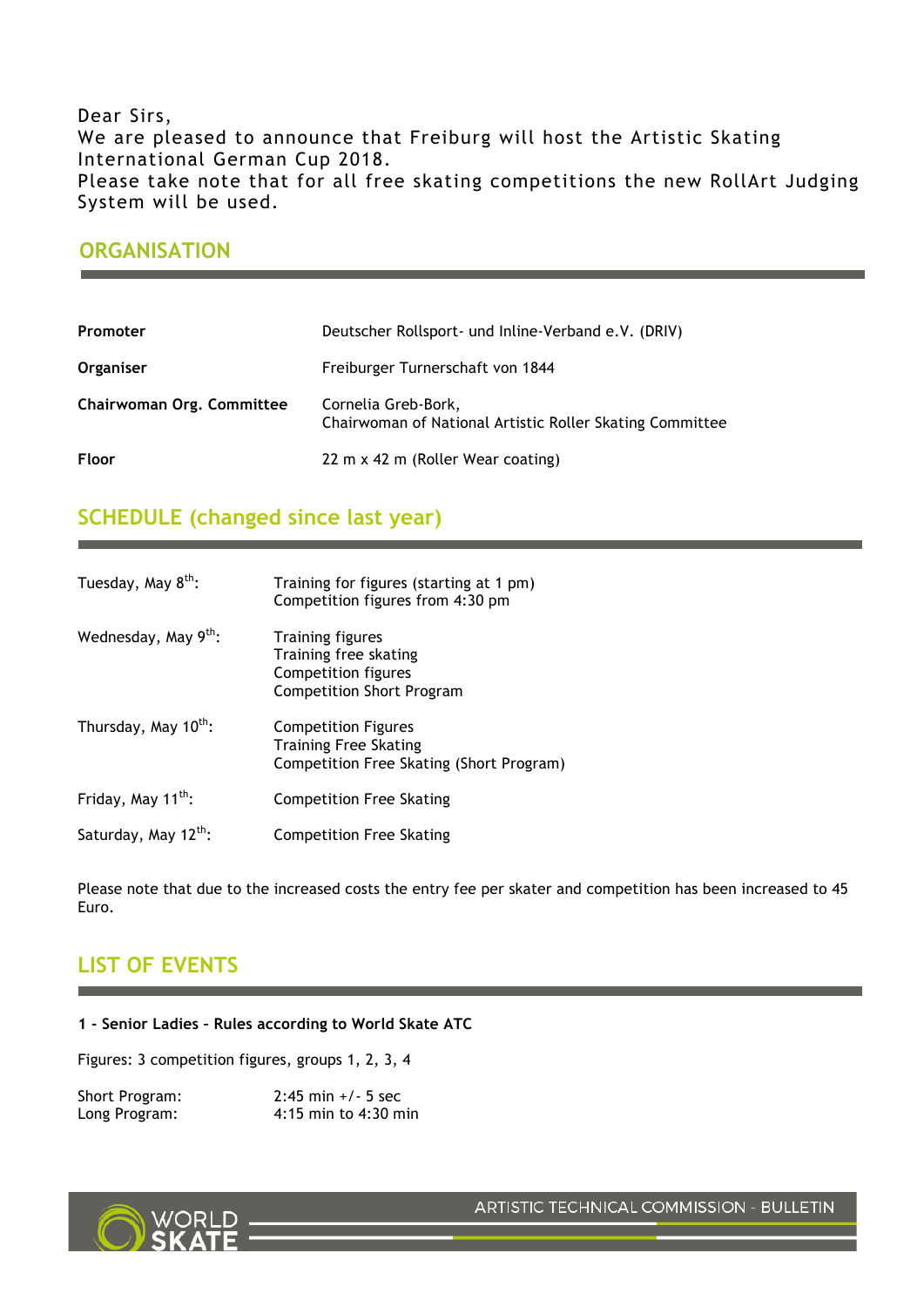Entry fee:  $\epsilon$  45 per skater (figures or free skating)

**2 - Senior Men - Rules according to World Skate ATC -**Same conditions as for Ladies (Competition 1)

Except Long Program: 4:30 min +/- 10 sec

**3 - Junior Ladies - Rules according to World Skate ATC**

Figures: 3 competition figures, groups 1, 2, 3, 4

| Short Program: | $2:45$ min $+/-5$ sec |
|----------------|-----------------------|
| Long Program:  | 4:15 min to 4:30 min  |

Entry fee:  $\epsilon$  45 per skater (figures or free skating)

**4 - Junior Men - Rules according to World Skate ATC -** Same conditions as for Ladies (Competition 3)

Except Long Program: 4:30 min +/- 10 sec

**5 - Youth Ladies – Rules according to CERS ATC**

Figures: 4 competition figures, groups 1, 2, 3, 4

| Short Program: | $2:30 \text{ min} + 5 \text{ sec}$ |
|----------------|------------------------------------|
| Long Program:  | $4:00$ min $+/- 10$ sec            |

Entry fee:  $\epsilon$  45,- per skater (figures or free skating)

**6 - Youth Men - Rules according to CERS ATC -** Same conditions as for Ladies (Competition 5)

#### **7 - Cadet Girls - Rules according to CERS ATC**

Figures: 4 competition figures, groups 1, 2, 3, 4

| Short Program: | $2:30 \text{ min } +/- 5 \text{ sec}$ |
|----------------|---------------------------------------|
| Long Program:  | $3:30 \text{ min} + 1.10 \text{ sec}$ |

Entry fee:  $\epsilon$  45 per skater (figures or free skating)

**8 - Cadet Boys - Rules according to CERS ATC -** Same conditions as for Girls (Competition 7)

### **GENERAL REGULATIONS**

German Cup 2018 is an official World Skate competition.

Rules of World Skate Artistic Technical Committee apply to all competitions in the categories Senior and Junior. Rules of CERS Artistic Technical Committee apply to all competitions in the categories Youth and Cadets. (see websites of World Skate (www.rollersports.org) and CERS (www.cers.pt) for details.

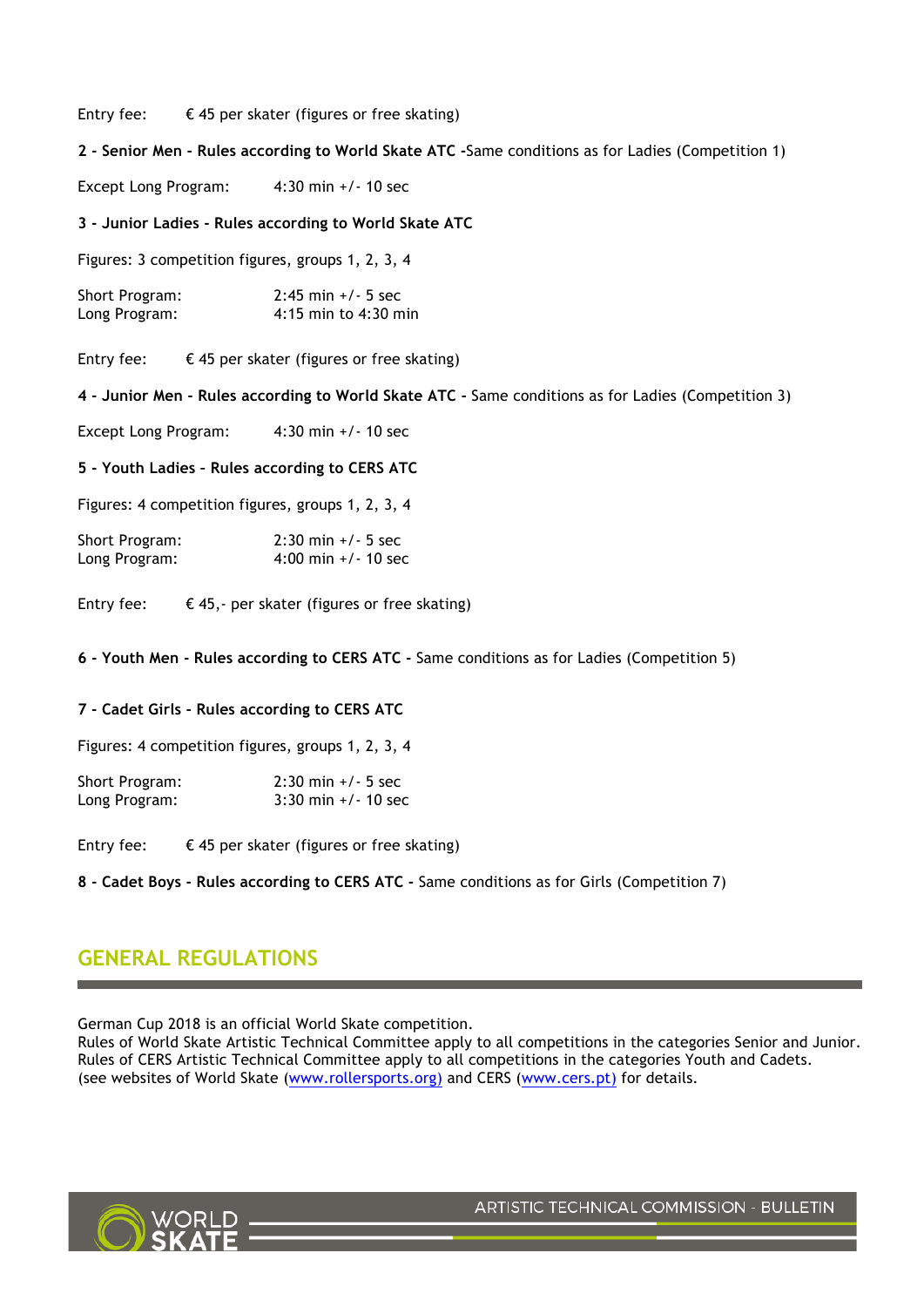Please send entries to **Mrs**. **Cornelia Greb-Bork** Email thomas.greb@gmx.de Riedgrasweg 6, D-30900 Wedemark Phone: (+49) 51 30 / 3 90 69 Fax:(+49) 51 30 / 3 68 53 and

**Mr. Egbert Schulze** Email: schulze@driv.de Mobil phone: (+49)170 2931 601

The application must include *category, name, first name and date of birth* of each participant.

Each nation may enter a maximum of 3 ladies and 3 men for figures, 3 ladies and 3 men for free skating for each competition.

**Closing date April 15th, 2018**

**New for 2018 – for free skating the "Form for Technical Elements Content" (see attachment) must be sent for all skaters together with the entries to Egbert Schulze (mail:** schulze@driv.de**)**

### **ENTRY FEE**

Please pay entry fee cash before the beginning of the event.

### **RINK SUPERVISOR**

Michael Obrecht, coach of the Freiburger Turnerschaft von 1844

### **MUSIC (According to World Skate and CERS rules since 2016)**

All music must be sent in advance by email to the organisers (not later than April, 29) Please, send the music only to the following email address: music.germancup.2018@gmail.com The name of each music file (mp3, mp4 etc.) should be: Skater's first name\_skater's last name\_category (Cadet to Senior)\_short or long We will not accept any CD or any other formats.



ARTISTIC TECHNICAL COMMISSION - BULLETIN